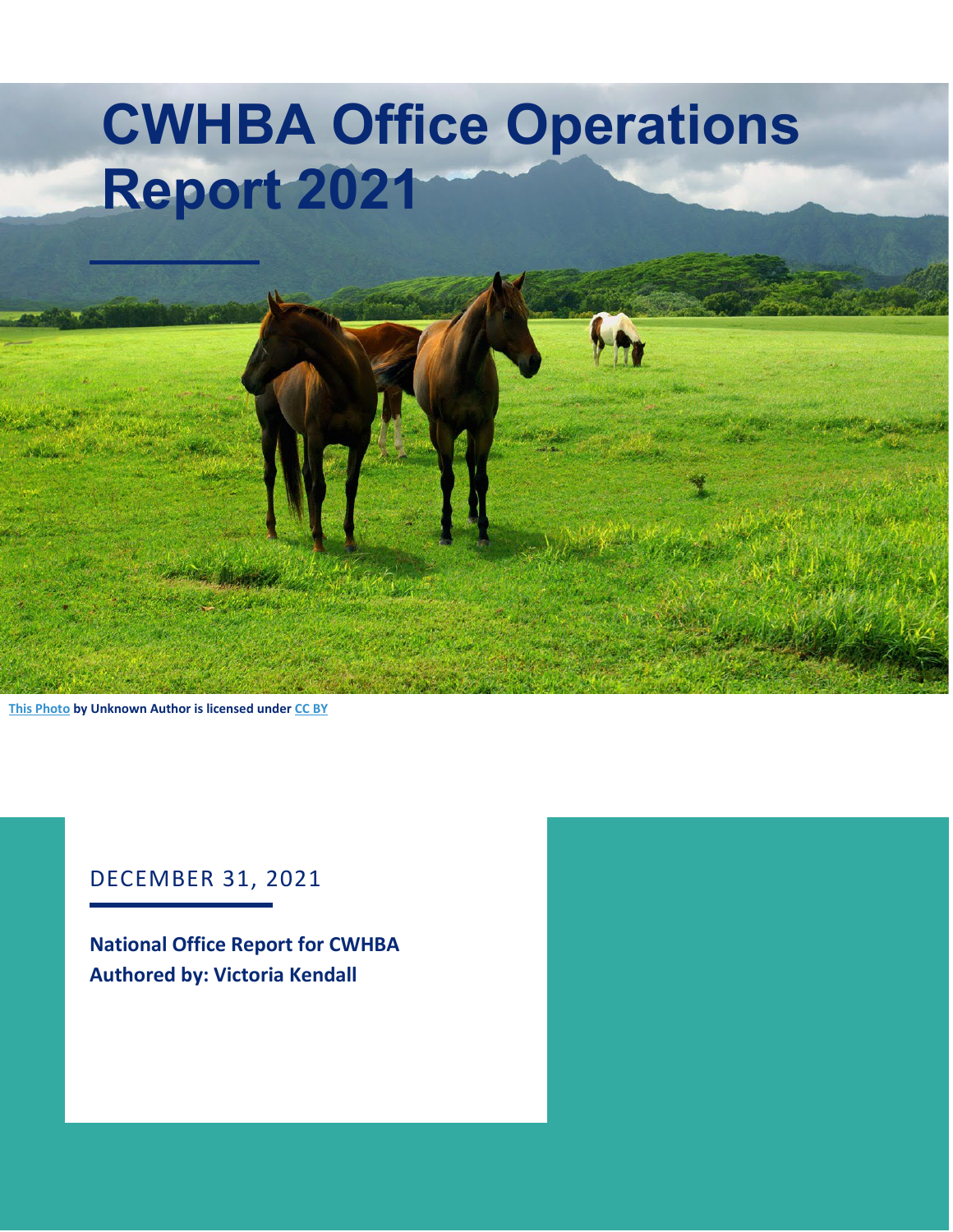### **Report Introduction**

It has been a pleasure to reconnect and build new relationships with the CWHBA volunteers and members over the last few months. Despite only starting in July, it has been a full year. Over the course of the last 6 months, I was happy to support the building of the new website, the move to Equis, and the processing of member registrations. The following report includes details on the; calls, emails, and work processed through the office since opening. Also included is the average time spent on these processes.

## **Office Activity Details**

### Communication Details

When phone calls, emails, and messages are received in the office a record is created for reference. The correspondence through the office is a useful measurement for the activity of the association. The website has traffic indicators, as well as the e-news provider. All of this together is a good indicator of the effectiveness of the various communication platforms and the corresponding uptake by the membership.

| <b>Communication form</b>               | Total |
|-----------------------------------------|-------|
| <b>Total Calls received</b>             | 115   |
| <b>Total Email conversations</b>        | 614   |
| <b>Help Desk</b>                        |       |
| <b>Total Tickets Assigned to Office</b> | 108   |
| <b>Total Tickets Closed by Office</b>   | 62    |
| Member mail enquiries                   | 66    |
| Member Fax enquiries                    |       |

This table represents the communication received through the office from July 6 – December 31, 2021. Note that the files forwarded from CLRC are not included in the mail count.

#### Work Orders Received

When an application is received in the office it is recorded and the owner is notified of the receipt. Most of the work received in the office has been held for processing in the new Equis system so the total number of files fully processed is quite low.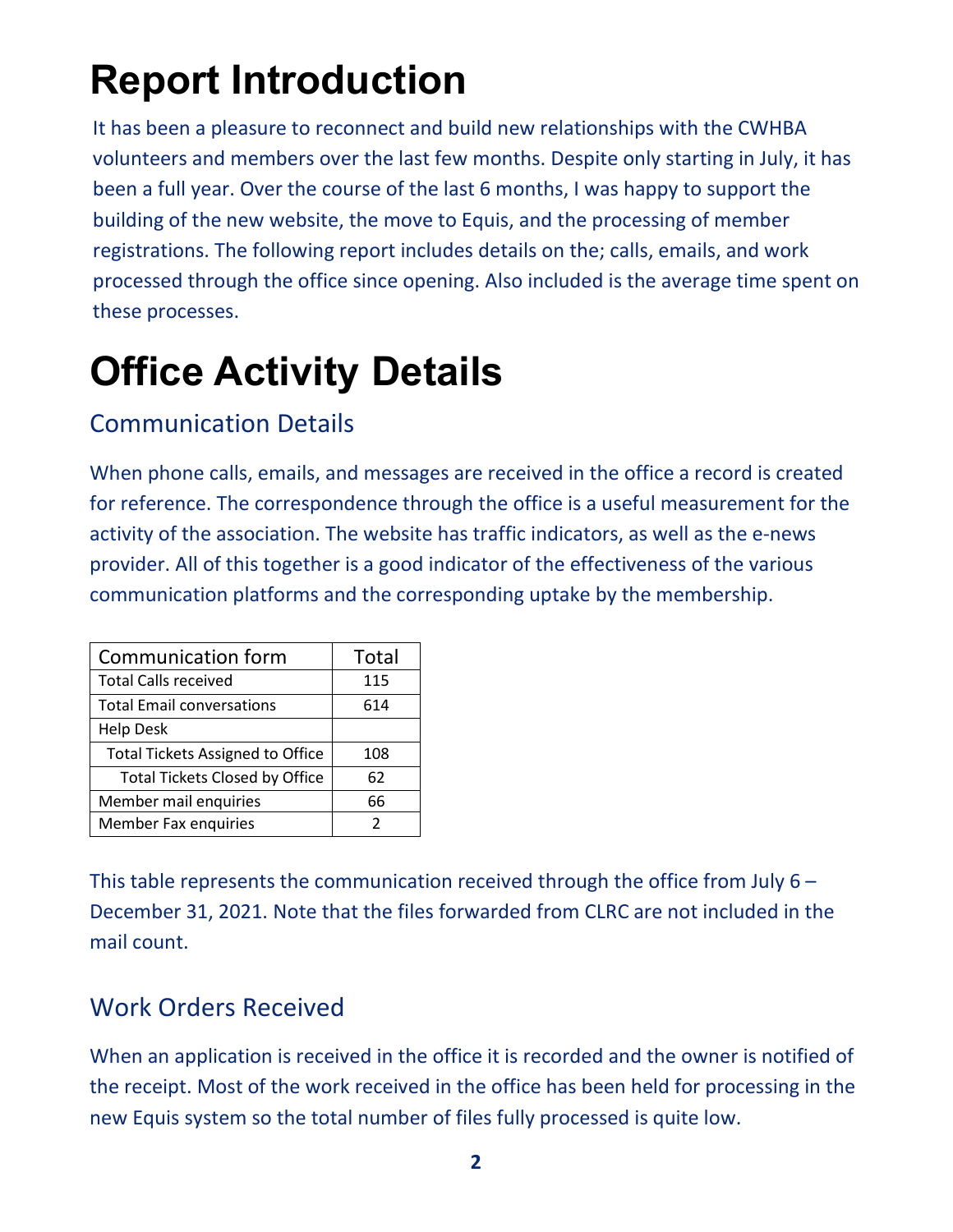|                               |    | Average time   |
|-------------------------------|----|----------------|
| <b>Work Received</b>          |    | spent per file |
| Memberships                   | 34 | 5 minutes      |
| Registrations                 | 72 | 20             |
| <b>Studbook Entries</b>       | 15 | 10             |
| <b>Stallion Reports</b>       | 11 | 2              |
| <b>Inspection Forms</b>       | 43 | 35             |
| <b>DNA Applications</b>       | 89 | 15             |
| <b>Duplicate Certificates</b> | 7  | 3              |
| <b>Transfers</b>              | 21 | 3              |
| <b>Work Orders Processed</b>  | 7  |                |

#### Additional Office Support Provided

Through the fall the office has also supported the various CWHBA committees with; the Stallion Licensing Tour, national mare inspections, annual stallion activations, stallion directory, Stallion Service Auction, the new website development, the Equis database system, membership renewal notices, board meeting minutes. The chart below is the approximate amount of time given to these projects in meetings and communications from July-Dec 31, 2021.

| Project                            | $\sim$ total time in hours spent |
|------------------------------------|----------------------------------|
| <b>Stallion Tour</b>               | 14                               |
| National Mares (MT inspection)     | 6                                |
| <b>SSA</b>                         | 2.5                              |
| <b>Stallion Activation notices</b> | 3                                |
| Website                            | 2                                |
| Equis                              | 36                               |
| Membership renewals                | 3                                |
| <b>BOD</b> meetings                | 23                               |

### **Challenges**

The ability to gradually move into the various aspects of the CWHBA activities proved to be a great benefit. The time allowed for developing familiarity with the technical programs currently being used, like the helpdesk, and a refresher on the current studbook regulations.

As with all changes there were some growing pains as we established new lines of communications. The adjustment to sending inspection applications to the office for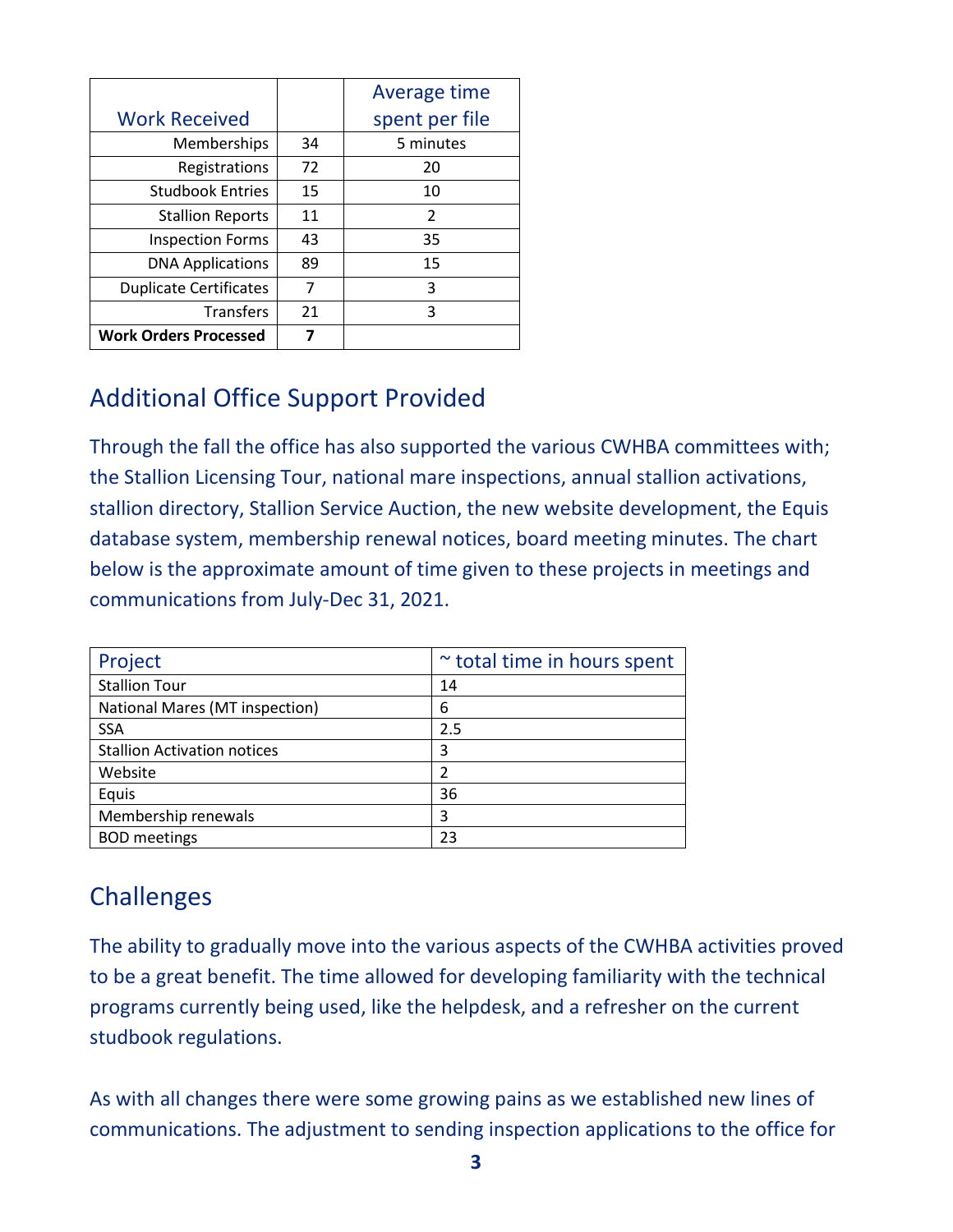review prior to attending the chapter inspection, was a mixed success. The intention is to simplify the job for the inspection coordinators, but for those accustomed to dealing with the coordinators directly there was little uptake. As the office is more established and our members can do more within Equis it is expected that this will be less of an issue.

We also had some challenges with the movement of information from CLRC. This was primarily regarding the move into Equis. Several attempts were often required to get the information, and once received it was not consistent with information on their website. There was also a fair bit of coding they were not easily able to provide translations for, i.e., coloring, breeds, and country codes. Through this process several concerning things were found in how horses were recorded, i.e., grade horses with CWHBA UELNs. As we move forward finding and correcting errors will be an ongoing process.

CLRC did continue to process files right to the end of December, however there were still several open files. Some files have been forwarded to the office, but many have not yet been received. I am assured that the files are coming, but this will be an issue for some time yet, as the information trickles in.

### **Office Report Summary**

The CWHBA has made some sweeping changes over the past year, as we move into 2022, we are starting to see the benefits of them. The challenge for the upcoming year will be to complete these transitions with minimal confusion, and to provide a higher level of service than has previously been available to the members of the CWHBA.

Respectfully Submitted by, Victoria Kendall CWHBA Office

**ADDENDUM**